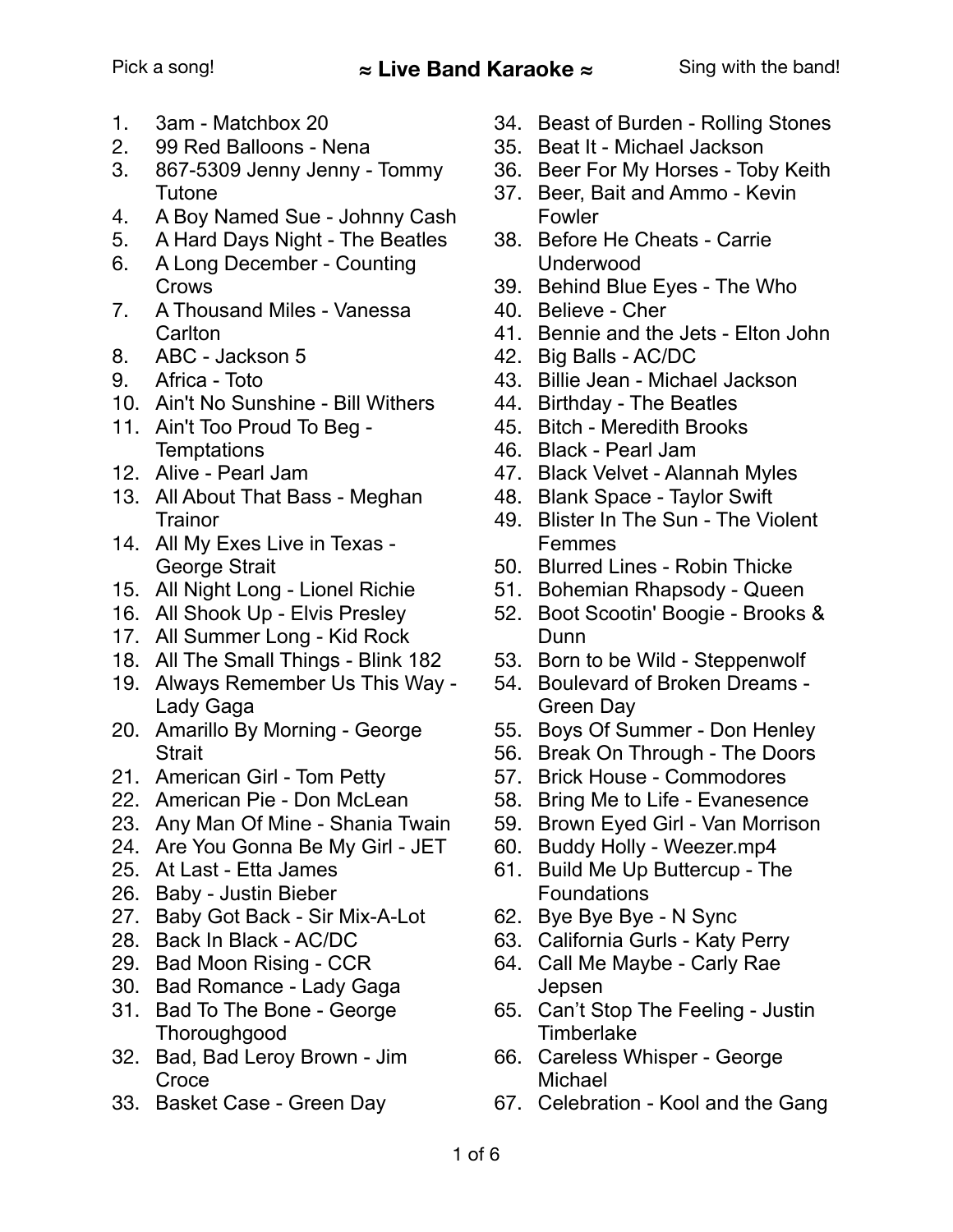- 68. Centerfold J. Geils Band
- 69. Chain of Fools Aretha Franklin
- 70. Champagne Supernova Oasis
- 71. Check Yes Or No George Strait
- 72. Chicken Friend Zac Brown Band
- 73. China Grove Doobie Bros
- 74. Closer The Chainsmokers
- 75. Closing Time Semisonic
- 76. Cocaine Eric Clapton
- 77. Come As You Are Nirvana
- 78. Come On Eileen Dexy Midnight Runners
- 79. Come To My Window Melissa **Etheridge**
- 80. Come Together The Beatles
- 81. Comfortably Numb Pink Floyd
- 82. Copperhead Road Steve Earle
- 83. Country Girl (Shake It For Me) Luke Bryan
- 84. Courtesy of the Red, White and Blue - Toby Keith
- 85. Cowboy Take Me Away The Chicks.mov
- 86. Crazy Patsy Cline
- 87. Creep Radiohead
- 88. Dance Monkey Tones and I
- 89. Dance, The Garth Brooks
- 90. Dancing Queen ABBA
- 91. Dancing With Myself Billy Idol
- 92. December '63 (O What A Night) Four Seasons
- 93. Desperado The Eagles
- 94. Devil Went Down to Georgia Charlie Daniels
- 95. Dirt Road Anthem Jason Aldean
- 96. Dock of the Bay, The Ottis Redding
- 97. Don't Know Why Norah Jones
- 98. Don't Stop Believin' Journey
- 99. Don't Touch My Willie Kevin Fowler
- 100. Don't Stop Me Now Queen
- 101. Don't You Forget About Me Simple Minds
- 102. Down Under Men At Work
- 103. Dream Fleetwood Mac
	- 104. Dream On Aerosmith
- 105. Drift Away Dobie Gray
- 106. Dynamite Taio Cruz
- 107. Easy The Commodores
- 108. Enter Sandman Metallica
- 109. Eternal Flame The Bangles
- 110. Every Rose Has It's Thorn Poison
- 111. Everybody Backstreet Boys
- 112. Everybody Wants To Rule The World - Tears for Fears
- 113. Eye of the Tiger Survivor
- 114. Faith George Michael
- 115. Faithfully Journey
- 116. Family Tradition Hank Williams Jr
- 117. Fancy Reba McEntire
- 118. Fancy Like Walker Hayes
- 119. Fat Bottomed Girls Queen
- 120. Feel Like Makin' Love Bad Company
- 121. Fight For Your Right Beastie Boys
- 122. Fireman, The George Strait
- 123. Firework Katy Perry
- 124. Folsom Prison Blues Johnny Cash
- 125. Foolish Games Jewel
- 126. Foxy Lady Jimi Hendrix
- 127. Free Fallin' Tom Petty
- 128. Friends in Low Places Garth Brooks
- 129. Funkytown Lipps, Inc
- 130. Gambler, The Kenny Rodgers
- 131. Gangsta's Paradise Coolio
- 132. Genie In A Bottle Christina Aguilera
- 133. Georgia On My Mind Ray **Charles**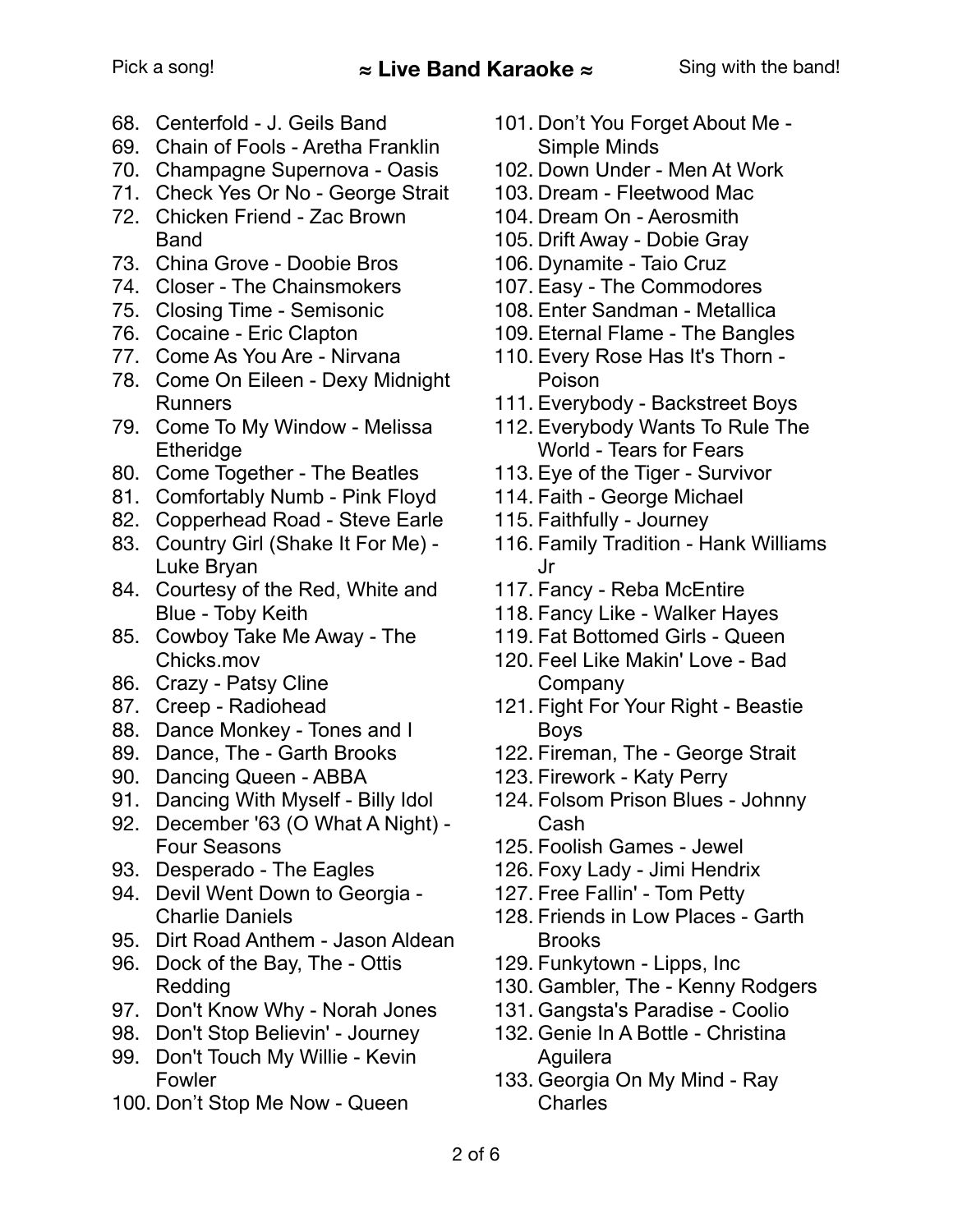- 134. Get Lucky Daft Punk
- 135. Gin and Juice Snoop Dogg
- 136. Girls Just Wanna Have Fun Cyndi Lauper
- 137. Give Me One Reason Tracy Chapman
- 138. Goodbye Earl The Chicks
- 139. Gunpowder and Lead Miranda Lambert
- 140. Happy Pharrell Williams
- 141. Hard To Handle Black Crowes
- 142. Have You Ever Seen the Rain CCR
- 143. Heart Shaped Box Nirvana
- 144. Heartbreaker Pat Benatar
- 145. Here I Go Again Whitesnake
- 146. Hey Jude The Beatles
- 147. Hey Ya Outkast
- 148. Highway to Hell AC/DC
- 149. Hit Me Baby One More Time Britney Spears
- 150. Hit Me With Your Best Shot Pat Benatar
- 151. Hold On Wilson Phillips
- 152. Honky Tonk Women The Rolling **Stones**
- 153. Hotel California Eagles
- 154. Hound Dog Elvis
- 155. House of the Rising Sun The Animals
- 156. Hurts So Good John Mellencamp
- 157. I Believe in a Thing Called Love The Darkness
- 158. I Got You (I Feel Good) James Brown
- 159. I Gotta Feeling Black Eyed Peas
- 160. I Hate Myself For Loving You Joan Jett
- 161. I Kissed a Girl Katy Perry
- 162. I Love Rock & Roll Joan Jett
- 163. I Love This Bar Toby Keith
- 164. I Touch Myself The Divinyls
- 165. I Wanna Be Sedated The Ramones
- 166. I Wanna Dance With Somebody Whitney Houston
- 167. I Want Candy Bow Wow
- 168. I Want It That Way Backstreet Boys
- 169. I Want To Hold Your Hand The **Beatles**
- 170. I Want You Back The Jackson 5
- 171. I Want You to Want Me Cheap **Trick**
- 172. I Will Survive Gloria Gaynor
- 173. I Wish Stevie Wonder
- 174. I'll Be Edwin McCain
- 175. I'm a Believer The Monkees
- 176. I'm Gonna Be (500 Miles) **Proclaimers**
- 177. I'm The Only One Melissa **Etheridge**
- 178. I'm Yours Jason Mraz
- 179. I've Had the Time of My Life Jennifer Warnes
- 180. I'm Still Standing Elton John
- 181. Ice Cream Man Van Halen
- 182. Ice Ice Baby Vanilla Ice
- 183. If It Makes You Happy Sheryl Crow
- 184. Ignition (Remix) R. Kelly
- 185. In Da Club 50 Cent
- 186. In Too Deep Sum 41
- 187. Interstate Love Song Stone Temple Pilots
- 188. Ironic Alanis Morissette
- 189. Islands In The Stream Kenny Rogers & Dolly Parton
- 190. It's Five O'Clock Somewhere Alan Jackson
- 191. It's Only Rock N Roll The Rolling Stones
- 192. It's My Life Bon Jovi
- 193. Jack & Diane John Mellencamp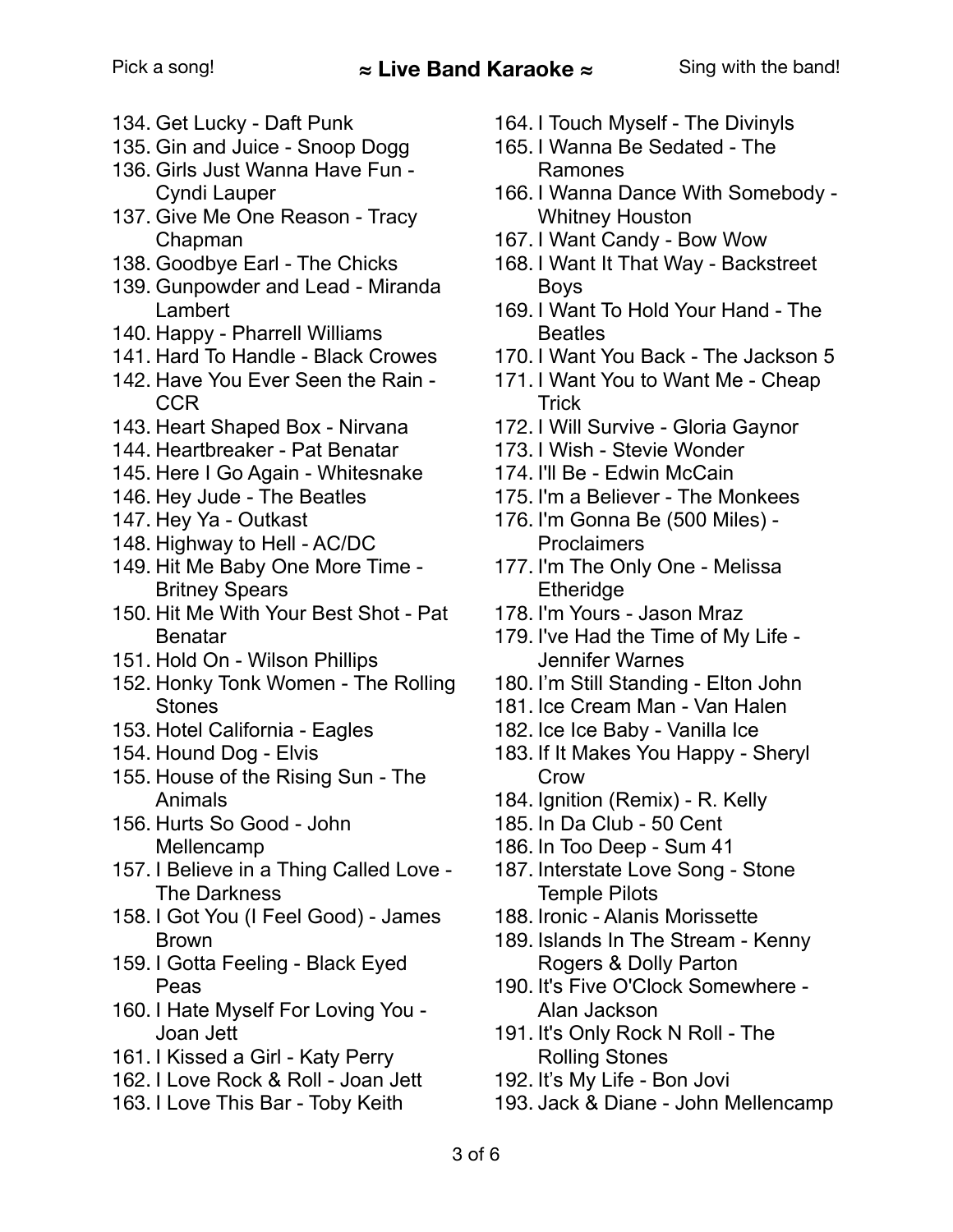- 194. Jailhouse Rock Elvis Presley
- 195. Jessie's Girl Rick Springfield
- 196. Joker, The Steve Miller Band
- 197. Jolene Dolly Parton
- 198. Jump Around House Of Pain
- 199. Jumper Third Eye Blind
- 200. Just A Girl No Doubt
- 201. Just Like Heaven The Cure
- 202. Keep Your Hands To Yourself Georgia Satellite
- 203. Kerosene Miranda Lambert
- 204. Killing Me Softly The Fugees
- 205. Kiss Prince
- 206. Knockin' On Heaven's Door Bob Dylan
- 207. Kryptonite 3 Doors Down
- 208. La Bamba Ritchie Valens
- 209. La Grange ZZ Top
- 210. Lady Marmalade Christina Aguilera
- 211. Lean On Me Bill Withers
- 212. Let It Go Frozen
- 213. Let's Dance David Bowie
- 214. Let's Get it On Marvin Gaye
- 215. Let's Stay Together Al Green
- 216. Lights Journey
- 217. Like A Stone Audioslave
- 218. Like A Virgin Madonna
- 219. Little Red Corvette Prince
- 220. Livin La Vida Loca Rickey Martin
- 221. Livin' On A Prayer Bon Jovi
- 222. Long Black Train Josh Turner
- 223. Lose Yourself Eminem
- 224. Louie Louie The Kingsmen
- 225. Love is a Battlefield Pat Benatar
- 226. Love Shack B-52s
- 227. Love Song The Cure
- 228. Mama Tried Merle Haggard
- 229. Mama's Broken Heart Miranda Lambert
- 230. Mambo #5 Lou Bega
- 231. Man in the Box Alice in Chains
- 232. Man, I Feel Like A Woman Shania Twain
- 233. Margaritaville Jimmy Buffett
- 234. Mary Janes Last Dance Tom Petty
- 235. Me and Bobby McGee Janis Joplin
- 236. Mickey Tony Basil
- 237. MmmBop Hanson
- 238. Mr. Brightside The Killers
- 239. Mustang Sally Wilson Pickett
- 240. My Girl The Temptations
- 241. My Heart Will Go On Celine **Dion**
- 242. My Own Worst Enemy Lit
- 243. My Way Frank Sinatra
- 244. Natural Woman Aretha Franklin
- 245. Need You Now Lady Antebellum
- 246. Neon Moon Brooks & Dunn
- 247. Never Gonna Give You Up Rick Astley
- 248. New York, New York Frank **Sinatra**
- 249. No Diggity Blackstreet
- 250. No One Alicia Keys
- 251. No Scrubs TLC
- 252. Old Time Rock and Roll Bob **Seger**
- 253. Old Town Road Lil Nas X
- 254. On the Road Again Willie Nelson
- 255. Oops! I Did It Again Britany Spears
- 256. Our Lips Are Sealed Go Gos
- 257. Party in the USA Miley Cyrus
- 258. Peaceful, Easy Feeling Eagles
- 259. Piano Man Billy Joel
- 260. Picture Kid Rock & Sheryl Crow
- 261. Play That Funky Music Wild **Cherry**
- 262. Plush Stone Temple Pilots
- 263. Poker Face Lady Gaga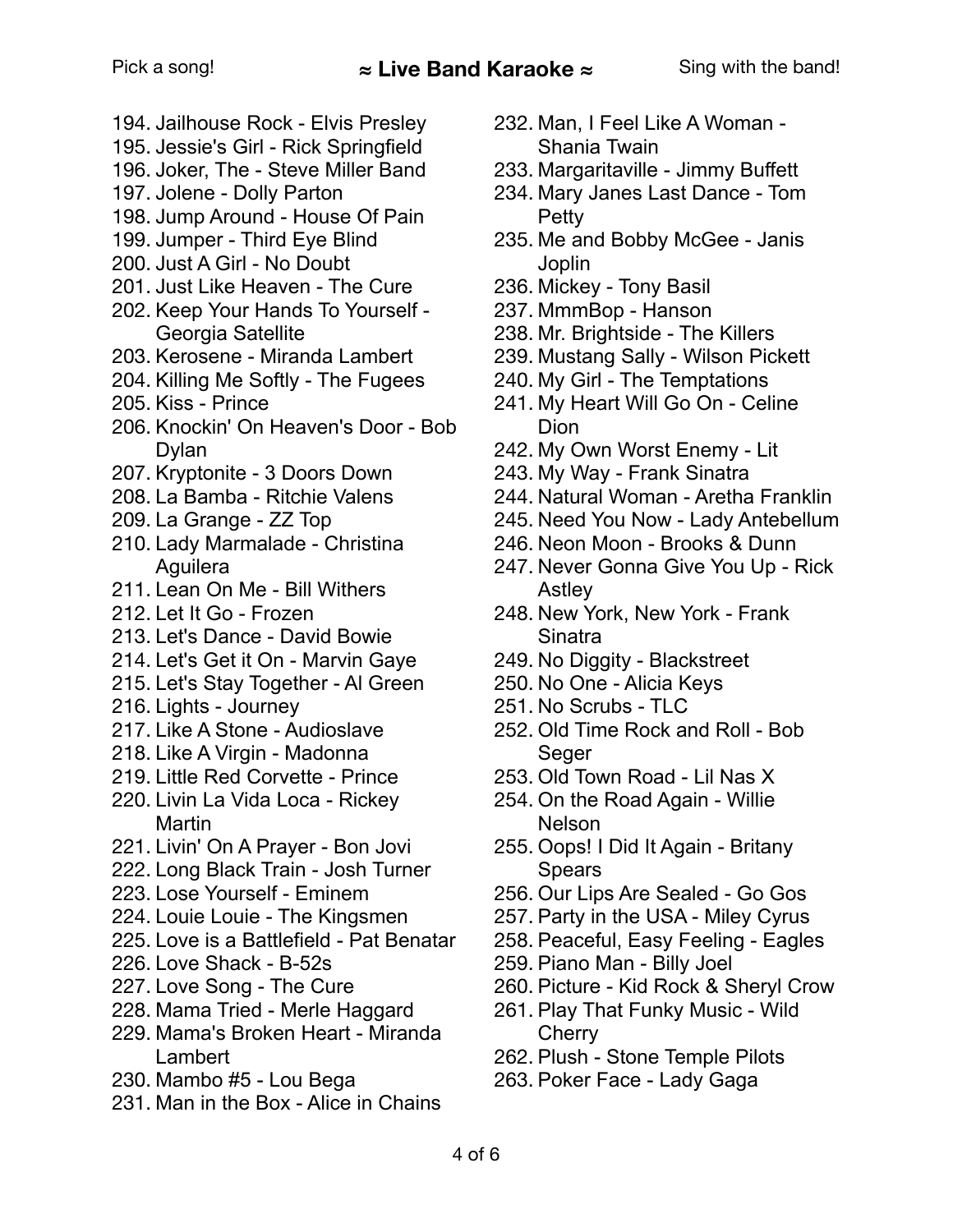- 264. Pour Some Sugar On Me Def Leppard
- 265. Pride and Joy Stevie Ray Vaughan
- 266. Proud Mary Tina Turner
- 267. Purple Rain Prince
- 268. Ramblin' Man The Allman Brothers Band
- 269. Redneck Woman Gretchen Wilson
- 270. Regulator Warren G
- 271. Rehab Amy Winehouse
- 272. Respect Aretha Franklin
- 273. Rich Girl Hall and Oats
- 274. Roadhouse Blues The Doors
- 275. Rock and Roll Led Zeppelin
- 276. Rock and Roll All Nite Kiss
- 277. Rockstar Nickelback
- 278. Rodeo Garth Brooks
- 279. Rolling In The Deep Adele
- 280. Roxanne The Police
- 281. Runaround Sue Dion
- 282. S.O.B. Nathaniel Radcliffe
- 283. Santeria Sublime
- 284. Satisfaction Rolling Stones
- 285. Save A Horse (Ride A Cowboy) Big & Rich
- 286. Say It Ain't So Weezer
- 287. Say My Name Destiny's Child
- 288. Self Esteem Offspring
- 289. Semi Charmed Life Third Eye **Blind**
- 290. September Earth, Wind & Fire
- 291. Seven Nation Army The White **Stripes**
- 292. Sex Type Thing Stone Temple **Pilots**
- 293. Shake It Off Taylor Swift
- 294. Shallow Bradley Cooper, Lady Gaga
- 295. She Talks To Angels Black Crowes
- 296. She's A Lady Tom Jones
- 297. Shoop Salt n Pepa
- 298. Should I Stay or Should I Go The Clash
- 299. Shout Otis Day and The Knights
- 300. Simple Man Lynyrd Skynyrd
- 301. Since You've Been Gone Kelly Clarkson
- 302. Smells Like Teen Spirit Nirvana
- 303. Smooth Criminal- Michael Jackson
- 304. Something To Talk About Bonnie Raitt
- 305. Soul Man Blues Brothers
- 306. Stand By Me Ben E. King
- 307. Stay (I Missed You) Lisa Loeb
- 308. Stay With Me Sam Smith
- 309. Strawberry Wine Deana Carter
- 310. Sugar Maroon 5
- 311. Sugar, We're Going Down Fallout Boy
- 312. Summer Nights Grease
- 313. Summer of '69 Bryan Adams
- 314. Sunday Morning Maroon 5
- 315. Superstition Stevie Wonder
- 316. Suspicious Minds Elvis
- 317. Suzie Q CCR
- 318. Sweet Caroline Neil Diamond
- 319. Sweet Child of Mine Guns N' Roses
- 320. Sweet Dreams The Eurythmics
- 321. Sweet Home Alabama Lynyrd Skynyrd
- 322. Sweet Home Chicago Blues Bros
- 323. Tainted Love Soft Cell
- 324. Take It Easy The Eagles
- 325. Take Me Home, Country Roads John Denver
- 326. Talk Dirty To Me Poison
- 327. Tennessee Whiskey Chris **Stapleton**
- 328. Tequila Makes Her Clothes Fall Off - Joe Nichols